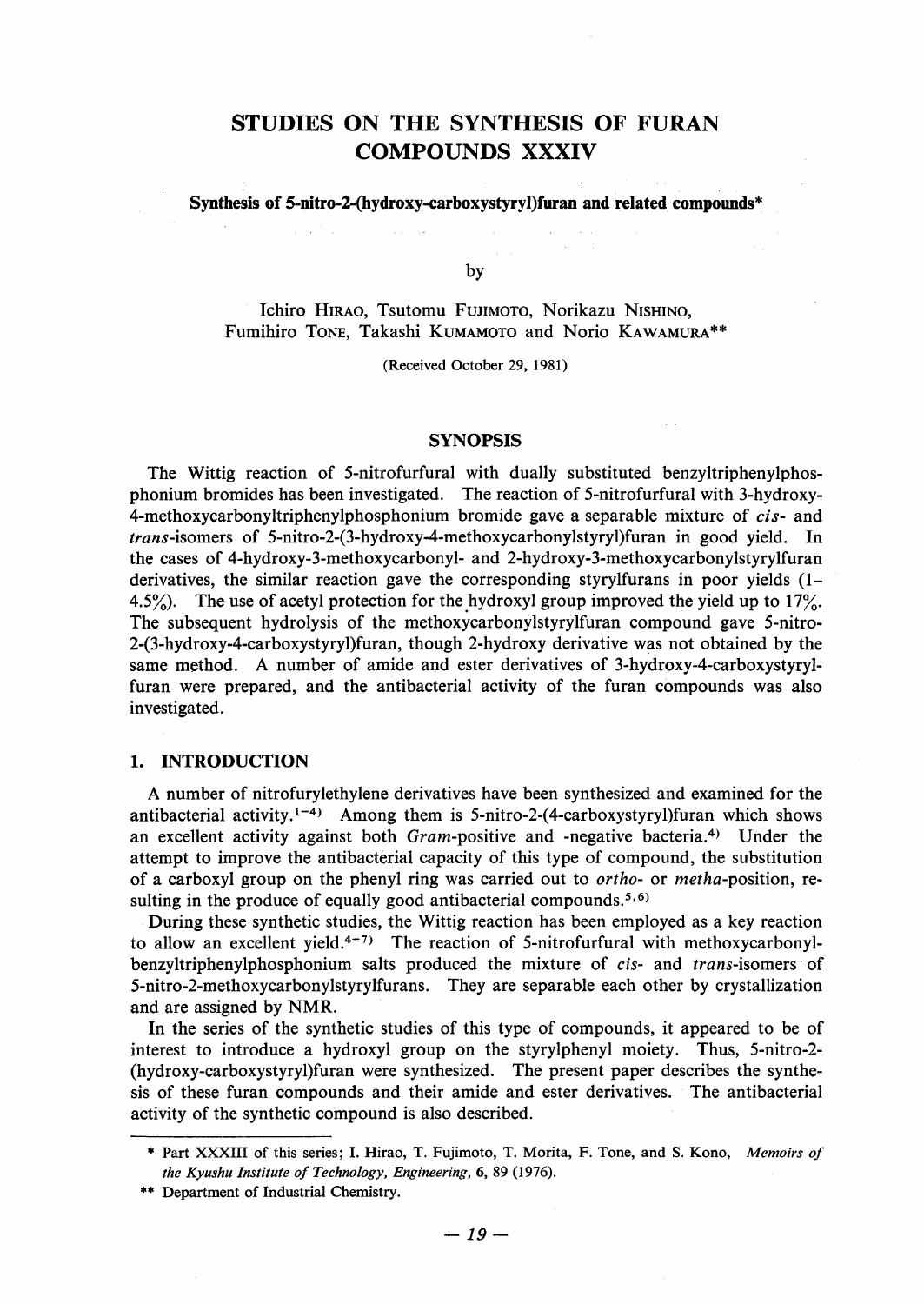# RESULTS AND DISCUSSION

 Synthesis of 5-Nitro-2-(hydroxy-methoxycarbonylstyryl)furans by Wittig Reaction. Figure 1 shows the synthetic route of 5-nitro-2-(hydroxy-carboxystyry) furans. The precursors, Va-c are.the Wittig reaction products from 5-nitrofurfural and hydroxymethoxycarbonylbenzyltriphenylphosphonium bromides (IVa-c).



Fig. 1 Synthesis of hydroxy-methoxycarbonylstyrylfurans [V] and hydroxy-carboxystyrylfurans [Il.

 Methyl 2-hydroxy-4-methylbenzoate (IIa) was prepared from the corresponding benzoic acid and methanol with sulfuric acid. The bromination of IIa was carried out by refluxing the carbon tetrachloride solution in the presence of benzoyl peroxide as described in the literature.4) The product, methyl 2-hydroxy-4-bromomethylbenzoate (IIIa) was reacted with triphenylphosphine in refluxing benzene to afford 3-hydroxy-4-methoxycarbonylbenzyltriphenylphosphonium bromide (IVa) in 83% yield.

 The Wittig reaction of 5-nitrofurfural with IVa was carried out by the use of twice molar excess of sodium methoxide as base in methanol. The yield of 5-nitro-2-(3-hydroxy-4 methoxycarbonylstyryl)furans (Va) was as good as  $88\%$ . The styrylfuran Va showed broad melting point (102–164°C) and IR absorptions at 670 and 960 cm<sup>-1</sup>, which were assigned to C-H out-of-plane deformation of cis and trans double bonds, respectively. Thus it appeared that Va was a mixture of cis- and trans-isomers. The similar results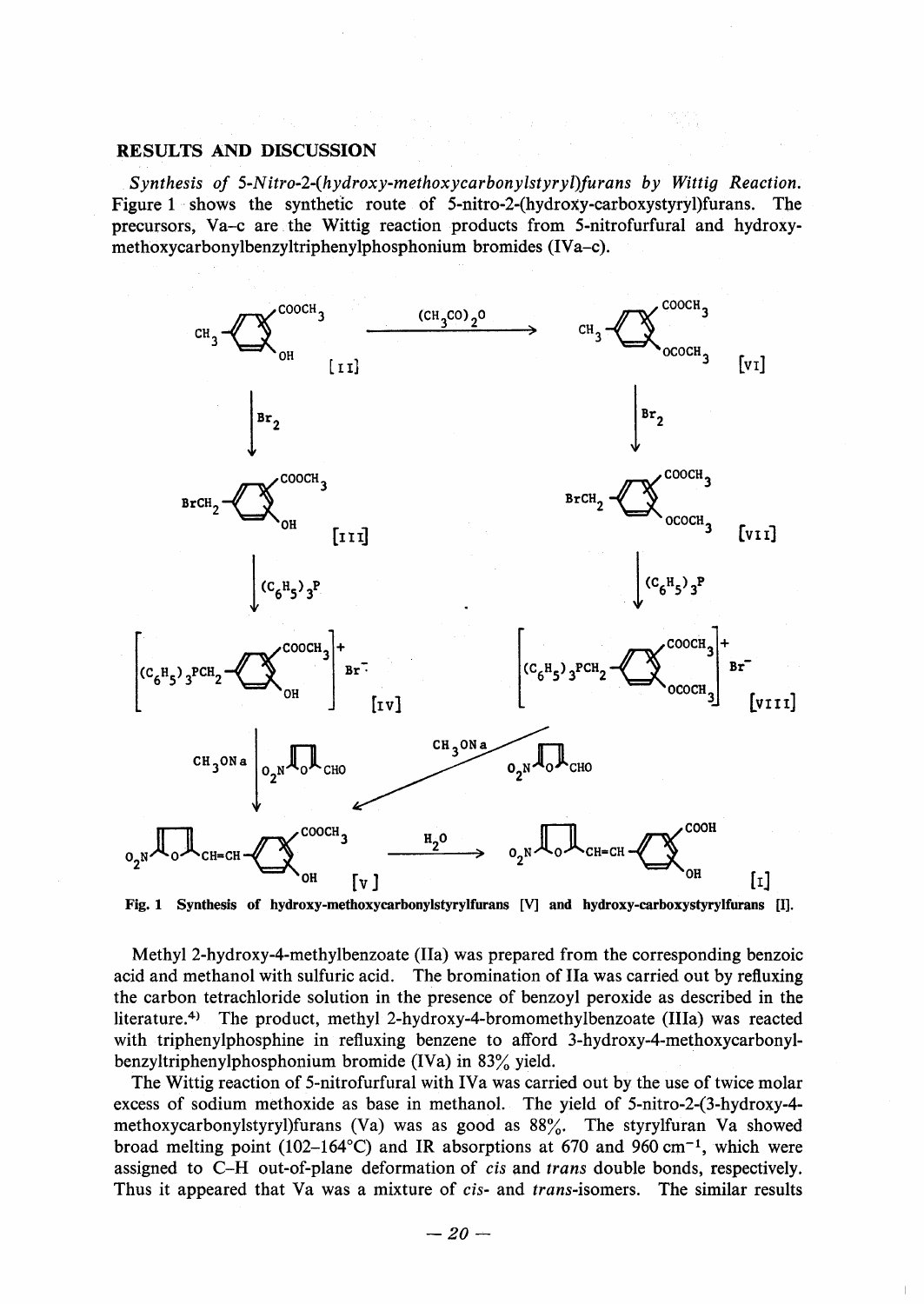had been obtained for the Wittig reaction products as described in the previous reports.<sup>4-6)</sup>

 The isomers, Va-cis and Va-trans were separated by fractional crystallization of the mixture from dioxane and water. More easily,  $Va-trans$  could be separated by simple washing with dimethylsulfoxide due to its poor solubility. After separation in this manner, the ratio of Va-cis to Va-trans was estimated to be 4: 6.

 L 'The esterification of, 2-hydroxy-5-methylbenzoic acid was followed by bromination and treatment with triphenylphosphine to give the corresponding phosphonium salt (IVb) in the same manner as described above for IVa. The Wittig reaction with 5-nitrofurfural, however, resulted in poor yield of 5-nitro-2-(4-hydroxy-3-methoxycarbonylstyryl)furan (Vb, 4.5%). Vb was obtained as pure Vb-trans as found by an IR band at 960 cm<sup>-1</sup>. The yield of 5-nitro-2-(2-hydroxy-3-methoxycarbonylstyryl)furan (Vc) by the similar Wittig reaction of 5-nitrofurfural and 2-hydroxy-3-methoxycarbonylbenzyltriphenylphosphonium bromide (IVc), which was derived from 2-hydroxy-3-methylbenzoic acid by 3 steps, was poor again  $(1\%)$ .

 Since the hydroxyl group was thought to be oxy anjon in the present Wittig reaction condition and to reduce the reactivity, the hydroxyl group was protected as acetoxy group. The methylbenzoates (IIa-c) were treated with acetic anhydride to the acetylated compounds VIa-c. Bromination and subsequent treatment with triphenylphosphine gave<br>corresponding phosphonium salts, 3-acetoxy-4-methoxycarbonylbenzyltriphenylphos-3-acetoxy-4-methoxycarbonylbenzyltriphenylphosphonium bromide (VIIIa), 4-acetoxy-3-methoxycarbonylbenzyltriphenylphosphonium bromide (VIIIb), and 2-acetoxy-3-methoxycarbonylbenzyltriphenylphosphonium bromide (VIIIc). Equimolar sodium methoxide was employed for the Wittig reaction of VIIIa-c with 5-nitrofurfural. During the reaction and isolation, the acetyl groups were removed and the hydroxy compounds Va-c were obtained in yields of 93, 17, and  $10\%$ . In the cases of the latter two the protection clearly improved the coupling reaction yield, although they are much poorer than the yield of Va, in which hydroxy or acetoxy graup is located at the *ortho-* and *para-positions* to the reacting benzyl moiety. One may attribute this to the electron donating capacity of hydroxy oxygen on the benzylphosphonium salt.8) There seems to be no steric problem for the coupling reaction, for 5-nitro-2-(2-methoxycarbonylstyryl)furan is prepared in good yield. $6$ )

Synthesis of 5-Nitro-2-(hydroxy-carboxystyryl)furans. The mixture of Va-cis and Va-trans was hydrolyzed with sulfuric acid in dioxane and water as solvent. 5-Nitro-2-  $(3-hydroxy-4-carboxystyryl)$ furan (Ia) was obtained in 83% yield. The product Ia showed a band at 960 cm<sup>-1</sup> in IR spectrum indicating that Ia has *trans* configuration and Va-cis was converted to trans-isomer during the hydrolysis reaction.

 Vb was similarly hydrolyzed to give 5-nitro-2-(4-hydroxy-3-carboxystyryl)furan (Ib) in  $20\%$  yield. However, 5-nitro-2-(2-hydroxy-3-carboxystyryl) furan (Ic) could not be obtained by acid hydrolysis of Vc in various conditions.

 Syntheses of 5-Nitro-2-[3-hydroxy-4-(N-substituted carbamoyl)styryl]furans and 5- Nitro-2-(3-hydroxy4-alkoxycarbonylstyryl)furans. From Ia and thionyl chloride was derived an acid chloride (IX), which was reacted with ethylamine, dimethylamine, and dipropylamine to produce the corresponding amides (Xa-c). The ester derivatives (XIa-f) of Ia was also synthesized from IX with methanol, ethanol, 1-propanol, 2-propanol, 1-butanol, and 2-butanol. The data are summarized in Table 2.

 Antibacterial Activity. The minimum amount of the compound necessary for the complete inhibition of growth was determined by the dilution method using the usual bouillon agar medium (pH 6.8-7.0). Most of the compounds synthesized in the present study were effective to Bacilus subtilis (0.19  $\mu$ g/ml), but not to other bacteria tested. Ia was the best antibacterium among them and inhibited the growth of Streptomyces hem. (0.19  $\mu$ g/ml) and *Di. pneumo.* (0.39  $\mu$ g/ml).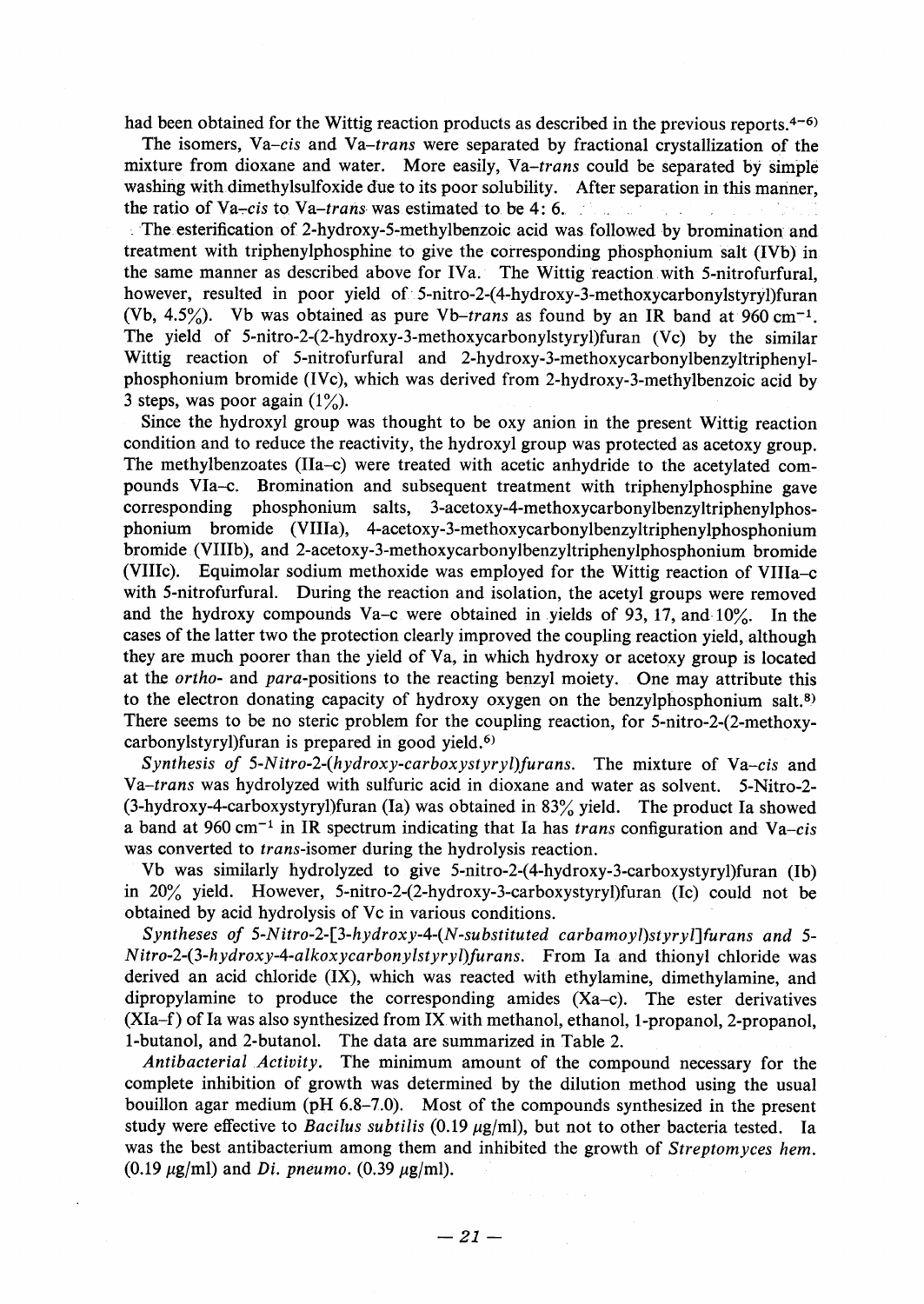### 3. EXPERIMENTAL

All of the melting points are uncorrected. The IR and NMR spectra were obtained on JASCO Model IR A-2 and Japan Electron Optics JNM-C-60HL \$pectrometers, respectively. The NMR spectra were measured with tetramethylsilane as an internal reference.

Methyl Hydroxy-methylbenzoates  $IIa-c$ . A solution of 2-hydroxy-4-methylbenzoic acid (152 g) in methanol (260 ml) and concentrated sulfuric acid (50 ml) was refiuxed for 8 hr.. The reaction mixture was poured into ice water. The•product was extracted with carbon tetrachloride. After the removal of the organic solvent, the residual oil was distilled under reduced pressure to afford IIa (142 g,  $86\%$ ). bp 126-127°C/19 mmHg, lit.<sup>9)</sup> 130–132°C/22 mmHg. IR: 1675 cm<sup>-1</sup> ( $v_{c=0}$ ).

 The methyl esters of 2-hydroxy-5-methylbenzoic acid and 2-hydroxy-3-methylbenzoic acid were prepared in the same manner: IIb, yield  $80\%$ ; bp 115-118°C/13 mmHg, lit.<sup>10)</sup> 245-247°C; IR: 1670 cm<sup>-1</sup> ( $v_{c=0}$ ). Hc, yield 83%; bp 112-113°C/15 mmHg, lit.<sup>11)</sup> 145-146°C/54 mmHg, IR: 1675 cm<sup>-1</sup> ( $v_{c=0}$ ).

Methyl Hydroxy-bromomethylbenzoates  $IIa-c$ . To a refluxing solution of IIa  $(66.5 \text{ g})$  and benzoyl peroxide  $(0.5 \text{ g})$  in carbon tetrachloride (150 ml) was added dropwise bromine  $(64 \text{ g})$  in the same solvent  $(30 \text{ ml})$ . The mixture was refluxed until bromine was completely consumed, then washed with water. The residual oil was remained after the evaporation of the solvent. Distillation gave IIIa (60 g,  $61\%$ ), bp 100–104°C/0.10 mmHg, IR:  $1680 \text{ cm}^{-1}$  ( $v_{C=0}$ ), 548 cm<sup>-1</sup> (C-Br). Found: C, 43.96; H, 3.49%. Calcd for  $C_9H_9O_3Br$ : C, 44.11; H, 3.70%.

Methyl Acetoxy-methylbenzoates VIa-c. The compound IIa (66.5 g) was treated with acetic anhydride (150 ml) and conc. sulfuric acid (2 ml) at  $110^{\circ}$ C for 2 hr. The product was extracted into ethyl ether from the ice water diluate. Ether was removed, the residual oil being distilled to give VIa (69 g, 83%), bp 92-93°C/0.12 mmHg, lit.<sup>12)</sup> 105-107°C/ 0.10 mmHg, IR:  $1772 \text{ cm}^{-1}$ ,  $1728 \text{ cm}^{-1}$  ( $v_{\text{C=0}}$ ).

Acetylation of IIb and IIc was carried out in the similar manner to give VIb, yield 89%, bp  $101^{\circ}C/0.36$  mmHg, lit.<sup>12)</sup>  $124^{\circ}C/2$  mmHg, IR:  $1770$  cm<sup>-1</sup>,  $1728$  cm<sup>-1</sup> ( $v_{c=0}$ ) and VIc, yield 84%, bp 97-98°C/0.22 mmHg, lit.<sup>12)</sup> 100-102°C/0.25 mmHg, IR: 1765 cm<sup>-1</sup>, 1725  $cm^{-1}$  ( $v_{C=0}$ ).

 Methyl Acetoxy-bromomethylbenzoates VIIa-c. The compounds VIa-c were brominated in the same manner as described for the preparation of IIIa.

VIIa: yield 59%, bp  $128-130^{\circ}C/0.10 \text{ mmHg}$ , IR:  $1772 \text{ cm}^{-1}$ ,  $1728 \text{ cm}^{-1}$  ( $v_{c=0}$ ), 610 cm<sup>-1</sup> (C-Br). Found: C, 46.10; H, 3.82%. Calcd. for C<sub>11</sub>H<sub>11</sub>O<sub>4</sub>Br: C, 46.02; H,  $3.86%$ .

VIIb: yield 70%, bp 111-118°C/0.30 mmHg, NMR  $\delta$ (CCl<sub>4</sub>), 2.22 (3H, s, CH<sub>3</sub>CO-), 3.83 (3H, s, CH<sub>3</sub>OCO-), 4.34 (2H, s, -CH<sub>2</sub>Br), 6.97 (1H, J = 2.25 Hz, H<sub>(3)</sub>), 7.44 (1H, m,  $H_{(4)}$ , 7.93 (1H, J = 2.25 Hz,  $H_{(6)}$ ).

VIIc: yield 64%, mp 96-98°C, lit.<sup>12)</sup> 101°C, IR: 1780 cm<sup>-1</sup>, 1725 cm<sup>-1</sup> (v<sub>c=0</sub>), 620  $cm^{-1}$  (C-Br).

*Phosphonium Salts IVa-c and VIIa-c.* To a refluxing solution of IIIa (51.5 g) in benzene (300 ml) was added a solution of triphenylphosphine (56.1 g) in benzene (200 ml), the mixture being refiuxed for 1.5 hr. After cooling, the precipitated material was collected, washed with benzene, and dried. White needles (IVa) were obtained in a yield of 87.1 g (83%). mp 207-212°C, IR: 1670 cm<sup>-1</sup> ( $v_{C=0}$ ), 680 cm<sup>-1</sup> (P-C).

 By the similar procedure was obtained IVb, IVc, and VIIIa-c with characteristics as follows.

IVb: yield 97%, mp 174-177°C, IR: 1670 cm<sup>-1</sup> ( $v_{C=0}$ ), 682 cm<sup>-1</sup> (P-C).

IVc: yield 87%, mp 154-155°C, IR: 1670 cm<sup>-1</sup> ( $v_{C=0}$ ), 682 cm<sup>-1</sup> (P-C).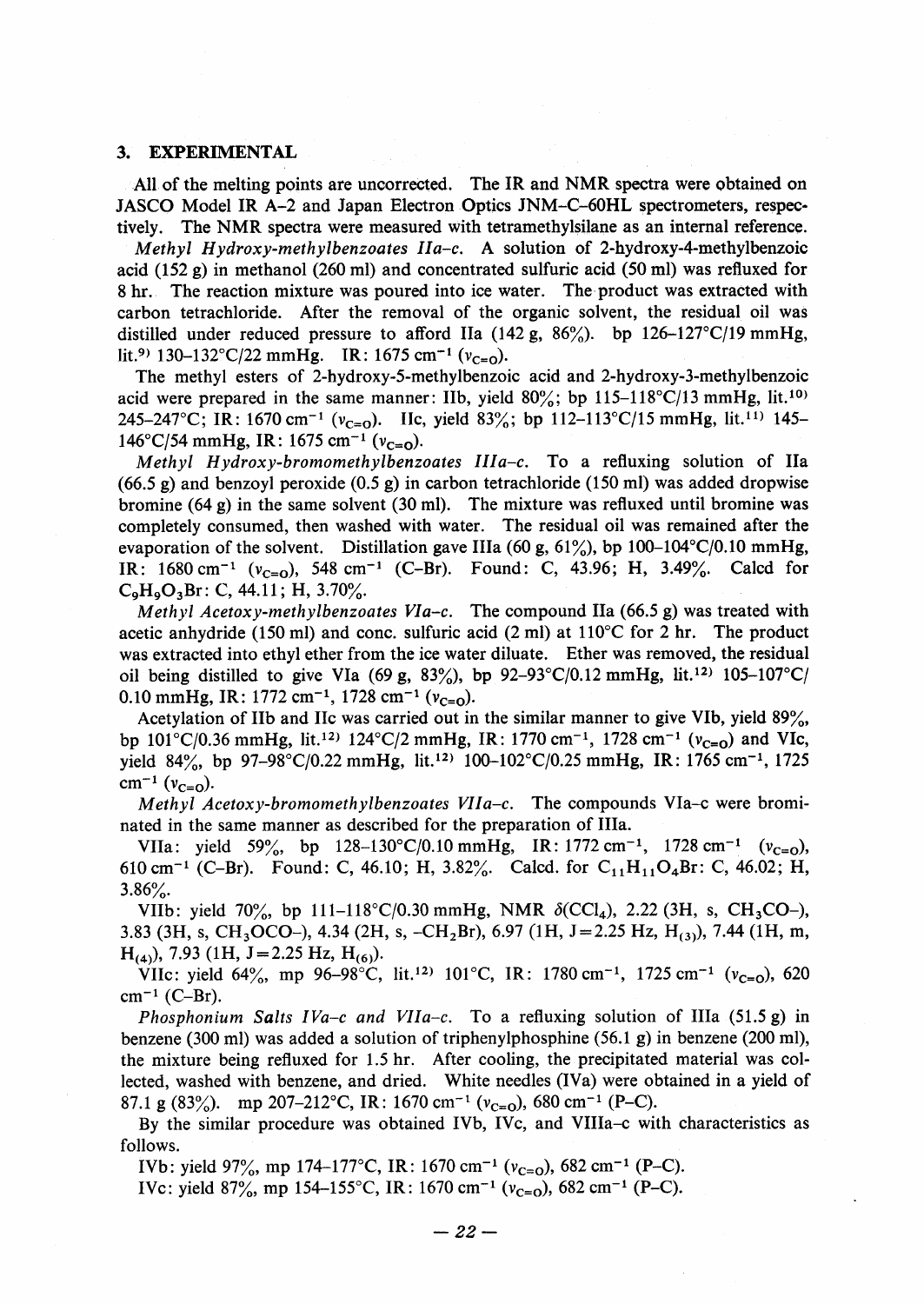VIIIa: yield 78%, mp 123-125°C, IR: 1760 cm<sup>-1</sup>, 1718 cm<sup>-1</sup> ( $v_{c=0}$ ), 680 cm<sup>-1</sup> (P-C). VIIIb: yield 92%, mp 61-68°C, IR: 1765 cm<sup>-1</sup>, 1725 cm<sup>-1</sup> ( $v_{c=0}$ ), 685 cm<sup>-1</sup> (P-C).

VIIIc: yield  $64\%$ , mp 192–193°C, IR: 1770 cm<sup>-1</sup>, 1730 cm<sup>-1</sup> ( $v_{\text{cm}}$ ), 685 cm<sup>-1</sup> (P-C). These phosphonium salts were used in the next step without further purification.

5-Nitro-2-(hydroxy-methoxycarbonyl-styryl)furans  $Va-c$ . To a solution of IVa  $(50.7 \text{ g}, 0.10 \text{ mol})$  and 5-nitrofurfural  $(14.1 \text{ g}, 0.10 \text{ mol})$  in dry methanol  $(150 \text{ ml})$  was added sodium methoxide (10.8 g, 0.2 mol) in methanol (40 ml) dropwise at  $5^{\circ}$ C. The reaction mixture was stirred for an hr at room temperature, and neutralized by the addition of conc. hydrochloric acid (10 ml) below  $10^{\circ}$ C. The precipitated material was collected, washed with water, and dried. The yield of the yellow powder (Va) was 25.3 g (88%) with mp 102-164°C. IR: 690 cm<sup>-1</sup> ( $\delta_{\text{CH}=\text{CH}}$ , cis), 970 cm<sup>-1</sup> ( $\delta_{\text{CH}=\text{CH}}$ , trans).

 The product Va was separated by the fractional crystallization from djoxane-water to the cis-isomer (Va-cis, mp  $101-102^{\circ}$ C) and the trans-isomer (Va-trans, mp 192–193 $^{\circ}$ C). Otherwise, the mixture Va  $(5.70 \text{ g})$  was suspended on dimethylsulfoxide (9 times in weight) and stirred for 30 min at room temperature. The insoluble Va-trans  $(2.75 \text{ g})$  was collected by filtration. By adding the filtrate into water, Va-cis  $(1.65 g)$  was precipitated. Thus simpler separation was achieved using the drastic difference in solubility.

 The Wittig reaction of 5-nitrofurfural with IVb and IVc were carried out in the similar manner to afford Vb and Vc in yields of  $4.5\%$  and  $1\%$ , respectively. The melting points and other data were summarized in Table 1.

| Com-<br>pound | mp<br>$(^{\circ}\mathrm{C})$ | Appearance <sup>a)</sup>                       | Analysis $(\%)$ |   |   |                 |   |   | IR $(cm-1)$ |                   |                      |
|---------------|------------------------------|------------------------------------------------|-----------------|---|---|-----------------|---|---|-------------|-------------------|----------------------|
|               |                              |                                                | Found           |   |   | Calcd.          |   |   |             |                   |                      |
|               |                              |                                                | C               | Н | N | C               | н | N | $v_{C=0}$   | $\nu_{\rm sNO_2}$ | $\delta_{\rm CH=CH}$ |
| Va-cis        | $101 - 102$                  | yellow fibers                                  | 58.24 3.61 4.84 |   |   | 58.13 3.83 4.83 |   |   | 1675        | 1340              | 670                  |
| Va-trans      | 192–193                      | yellow needles 57.92 3.91 4.92 58.13 3.83 4.84 |                 |   |   |                 |   |   | 1660        | 1350              | 960                  |
| Vb            | 189-190                      | vellow leaflets 58.12 3.96 4.79                |                 |   |   | 58.13 3.83 4.84 |   |   | 1665        | 1350              | 960                  |
| Vc            | $163 - 164$                  | brown needles $58.12$ 3.72 4.74                |                 |   |   | 58.13 3.83 4.84 |   |   | 1670        | 1350              | 958                  |
| Ia            |                              | 276 (dec) orange powder 56.93 3.42 5.36        |                 |   |   | 56.73 3.30 5.09 |   |   | 1640        | 1350              | 960                  |
| Ib            |                              | 236 (dec) orange powder 56.63 3.34 4.74        |                 |   |   | 56.73 3.30 5.09 |   |   | 1670        | 1350              | 950                  |

Table 1. Analytical Data for Hydroxy-methoxycarbonylstyrylfurans (V) and Hydroxycarboxystyrylfurans (I)

a) from dioxane-water

 The reaction of 5-nitrofurfural with VIIIa-c were carried out with equimolar amount of sodium methoxide, and gave corresponding styryl compounds Va, Vb, and Vc in the yields of 94.5%,  $17\%$  and  $11\%$ , respectively.

 5-Nitro-2-(hydroxy-carboxystyryl)furan Ia and Ib. The cis- and trans-mixture, Va was dissolved in dioxane (200 ml) and  $50\%$  sulfuric acid (140 ml), the solution being refluxed for 15 hr. After cooling, the reaction mixture was diluted into ice water (500 g). The precipitated material was collected, washed with water, and dried. The recrystallization from dioxane-water gave orange-colored powder (Ia, 15.1 g,  $83\%$ ), mp 276<sup>o</sup>C (dec).

The hydrolysis of Vb gave Ib in  $20\%$  yield. The analytical date are given in Table 1. The acid hydrolysis of Vc failed in various conditions to give Ic.

5-Nitro-2-[3-hydroxy-4-(N-substituted carbamoyl)styryl]furan  $Xa-c$ . To a solution of Ia  $(14.7 g)$  in dioxane (50 ml) was added thionyl chloride (100 ml), the mixture being refiuxed for 2 hr. The removal of thionyl chloride and dioxane by distillation remained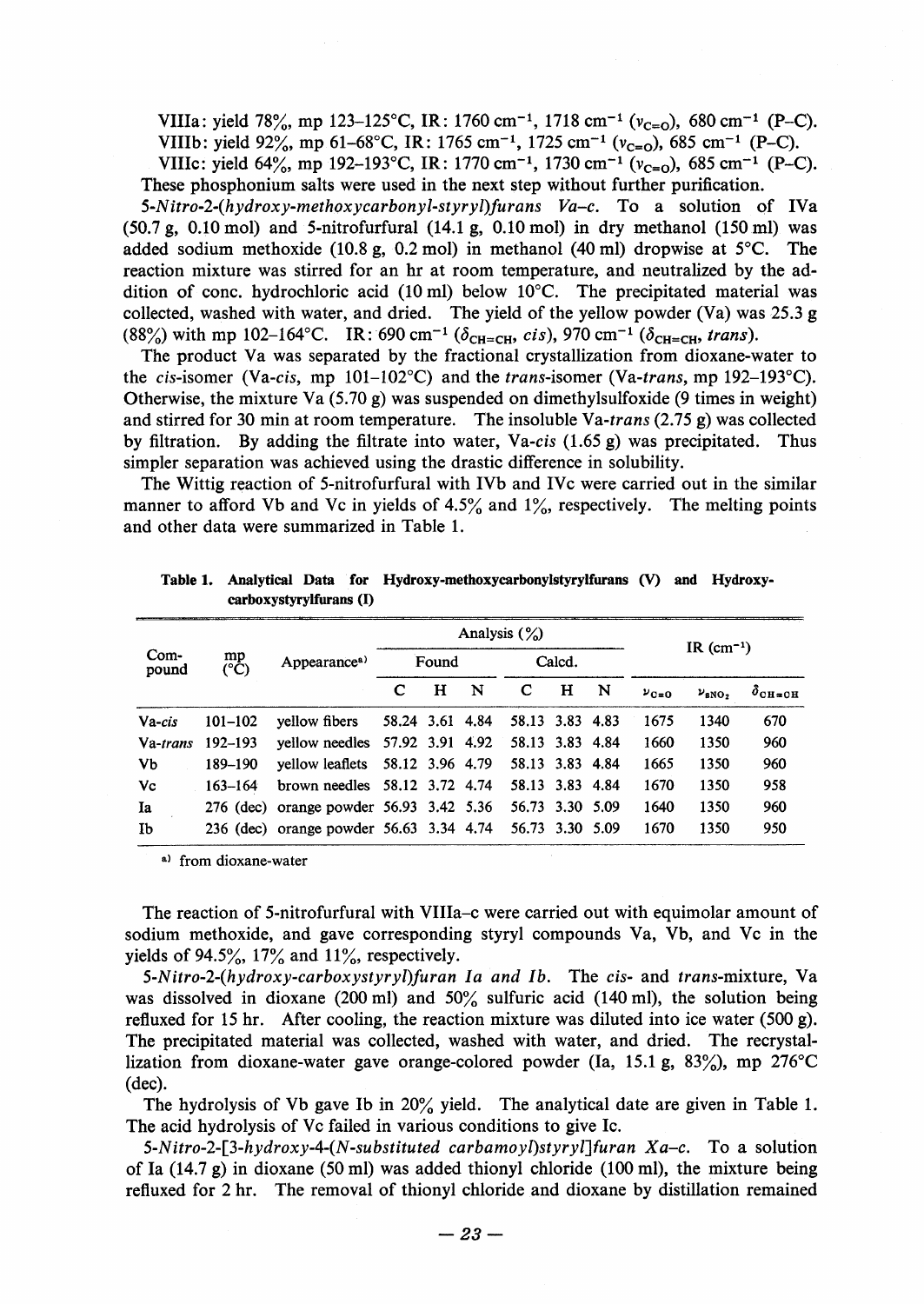the corresponding acid chloride  $(IX)$ . A solution of IX (2.0 g) in dioxane was dropped into a cold solution of ethylamine (70% aqueous, 1.4 g) in dioxane. After stirring at room temperature for 2 hr, water was added to precipitate the product. Recrystallization from the mixture of acetone-water gave 5-nitro-2-[3-hydroxy-4-(N-ethylcarbamoyl)styryl] furan (Xa, 0.89 g, 47%). mp 208-209 °C.

Xb and Xc were also prepared using dimethylamine and dipropylamine as reactions to the acid ehloride IX. The date are summarized in Table 2..

5-Nitro-2-(hydroxy-alkoxycarbonylstyryl)furans.  $XIa-f$ . The acid chloride IX (1.00 g).was dissolved in methanol, and the solution was refluxed for 1 hr. The product, 5-nitro-2-(3-hydroxy-4-methoxycarbonylstyryl)furan (XIa=Va) was precipitated after cooling and recrystallized from dioxane and water  $(0.77 \text{ g}, 78\%)$ . mp 190-191°C.

 Similarly, IX was reacted with ethanol, 1-propanol, 2-propanol, 1-butanol, and 2-butanol to give XIb-f, respectively. The data are given in Table 2.

The authors wish to thank the Ueno Pharmaceutical Co. for the microbiological assays.

|     | Compound<br>R <sup>a)</sup>            | mp<br>(°C) | Yield<br>(%) | Appearance                          |  |
|-----|----------------------------------------|------------|--------------|-------------------------------------|--|
| Xa  | CONHC <sub>s</sub> H <sub>s</sub>      | 208-209    | 47           | yellow needles <sup>d)</sup>        |  |
| Xb  | CON(CH <sub>3</sub> ) <sub>2</sub>     | 214-215    | 53           | vellow needles <sup>b)</sup>        |  |
| Xc  | $CON(CsH2)s$ (n)                       | 168-169    | 85           | vellow needlesb)                    |  |
| XIa | COOCH <sub>3</sub>                     | 190-191    | 78           | yellow needles <sup>b)</sup>        |  |
|     | $X$ Ib $COOC8H5$                       | 148-151    | 83           | yellow leafliets <sup>e)</sup>      |  |
| XIc | COOC <sub>a</sub> H <sub>7</sub> (n)   | 132-133    | 60           | yellow leaflets <sup>e)</sup>       |  |
| XId | COOC <sub>8</sub> H <sub>7</sub> (iso) | 149-150    | 66           | yellow fibers <sup>e)</sup>         |  |
| XIe | COOC.H.                                | 135-136    | 55           | pale green leaflets <sup>e)</sup>   |  |
| XIf | COOC <sub>4</sub> H <sub>9</sub> (iso) | 140-143    | 50           | brown yellow leaflets <sup>e)</sup> |  |
|     |                                        |            |              |                                     |  |

Table2. Analytical Data for Derivatives of Hydroxy-carboxystyrylfuran (Ia)

| Analysis $(\%)$<br>Calcd.<br>Found |      |      |       |      |      | IR $(cm-1)$ |                   |                |  |
|------------------------------------|------|------|-------|------|------|-------------|-------------------|----------------|--|
| C                                  | н    | N    | C     | н    | N    | $v_{C=0}$   | $\nu_{\rm 8NO_2}$ | $\delta$ сн=сн |  |
| 60.08                              | 4.55 | 8.74 | 59.60 | 4.67 | 9.27 | 1640        | 1350              | 958            |  |
| 59.06                              | 4.59 | 8.56 | 59.60 | 4.67 | 9.27 | 1620        | 1345              | 958            |  |
| 63.14                              | 6.40 | 7.35 | 63.67 | 6.19 | 7.82 | 1570        | 1350              | 960            |  |
| 58.38                              | 3.62 | 4.86 | 58.13 | 3.81 | 4.84 | 1660        | 1352              | 958            |  |
| 59.77                              | 4.40 | 4.29 | 59.40 | 4.32 | 4.62 | 1663        | 1352              | 970            |  |
| 60.87                              | 4.55 | 4.17 | 60.56 | 4.77 | 4.41 | 1668        | 1350              | 960            |  |
| 60.21                              | 4.64 | 4.42 | 60.56 | 4.77 | 4.41 | 1663        | 1358              | 960            |  |
| 61.23                              | 5.33 | 4.40 | 61.23 | 5.17 | 4.23 | 1660        | 1350              | 950            |  |
| 61.60                              | 5.03 | 3.79 | 61.23 | 5.17 | 4.23 | 1665        | 1354              | 955            |  |

<sup>a)</sup> R represents carbamoyl group in X and alkoxycarbonyl group in XI. b) from dioxane-water. <sup>e)</sup> from methanol-water. <sup>d)</sup> from acetone-water.

#### **REFERENCES**

- 1) I. Hirao and Y. Kitamura, Nippon Kagaku Zasshi, 85, 506 (1964)
- 2) I. Hirao and Y. Kitamura, Nippon Kagaku Zasshi, 86, 870 (1965).
- 3) I. Hirao and Y. Kitamura, Bull. Kyushu Inst. TeehnoL, 18, 27 (1968).
- 4) T. Matsuda and I. Hirao, Nippon Kagaku Zasshi, 86, 1195 (1965).